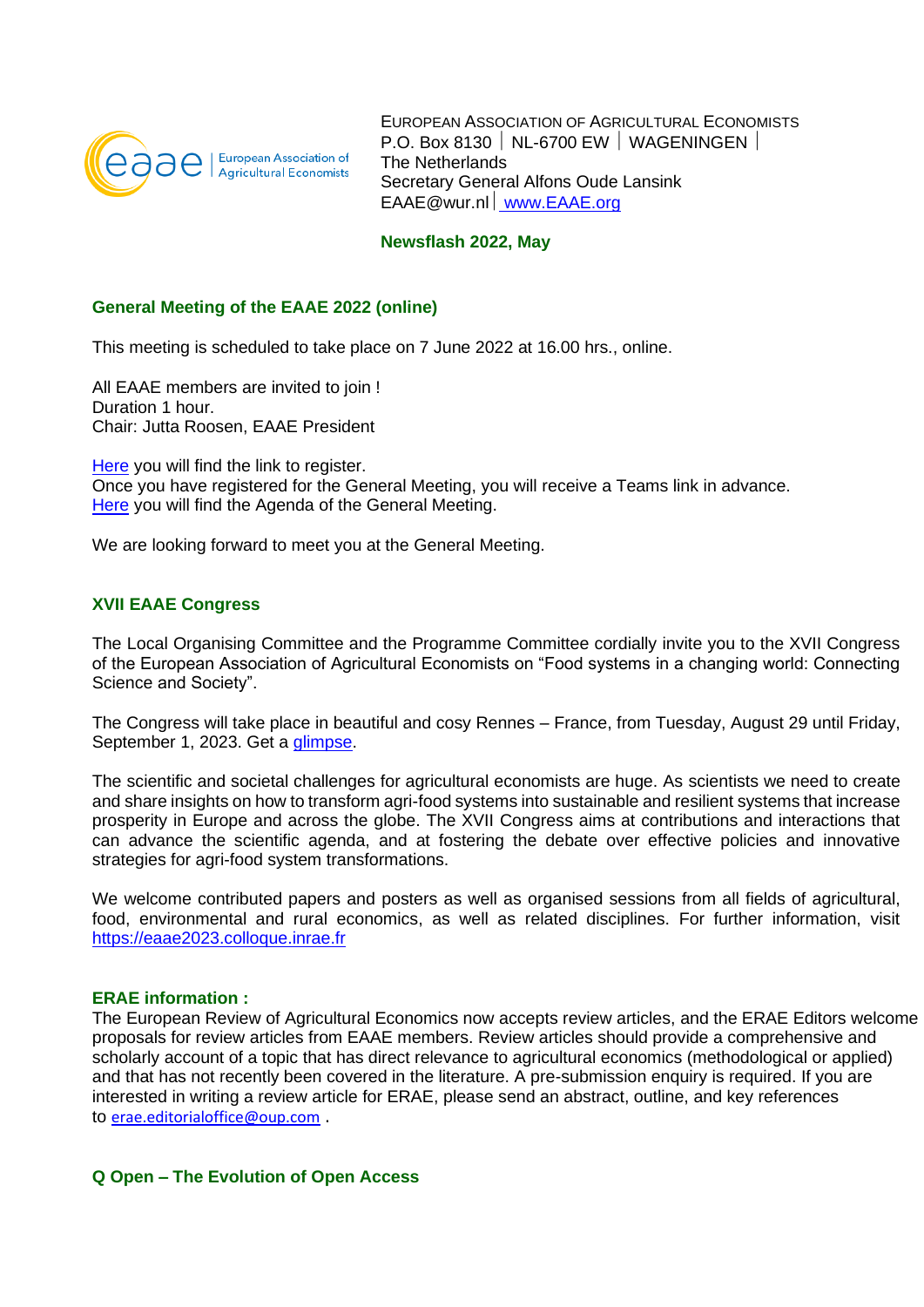Our new journal Q Open is now in its 2<sup>nd</sup> year. The rationale of Q Open for our profession is growing strongly. A good example is Horizon Europe (the EU's key research and innovation funding programme until 2027) that has implemented a policy that means that research will need to be made OA on publication, and that funding will only be available to fund publication fees in full OA outlets. Furthermore, Horizon Europe funding will not support funding of research publications in hybrid journals (i.e., journals with a paywall and OA options).

It is in this context that Q Open potentially offers our profession the possibility of publishing research that meets the increasingly demanding OA requirements whilst also providing a publication platform that brings with it the necessary reputation and support, that academic researchers require in building a career. Of course, for Q Open to meet the needs of our profession it is important that Q Open grows its reputation and becomes established as a target journal for academics to publish in. It is in this context that we encourage members of the profession to seriously consider Q Open as an outlet for their high-quality research.

We realise that much hard work remains, if we are to achieve our objective of being a top-ranking field journal in the areas we cover (i.e., agricultural economics, environmental and climate economics, natural resource economics development economics and food economics) it is essential that we continue to receive the support that we already have from our colleagues. The transition to OA will not be easy for the profession and society/community-based journals. Fully OA journals have to become established in terms of Impact Factors and need to have a minimum size not to be loss-making. To transform community/society-based publishing with its advantages of good networks of authors and reviewers, linked also to congresses and seminars with special issues, we call upon society members to contribute to this transition by submitting and helping to review for Q Open.

The Q Open Editors: Iain Fraser, Erwin Bulte, Vincenzina Caputo, Phoebe Koundouri and David Lewis.

| 22/6-24/6, 2022 | 9th             |                                           | Parma,                  |
|-----------------|-----------------|-------------------------------------------|-------------------------|
|                 | <b>EAAE PhD</b> |                                           | ltalv                   |
|                 | <b>Workshop</b> |                                           |                         |
| 8/9-9/9, 2022   | <b>183 EAAE</b> | <b>Experimental and Behavioural</b>       | Zagreb,                 |
|                 | <b>Seminar</b>  | Economics Research in Agri-Food and       | Croatia                 |
|                 |                 | the Environment                           |                         |
| 14/9-15/9, 2022 | <b>182 EAAE</b> | Sustainability via biodiverse agri-food   | Chania,                 |
|                 | <b>Seminar</b>  | lvalue chains                             | Crete                   |
|                 |                 |                                           |                         |
| 5/10-7/10, 2022 | <b>181 EAAE</b> | Greenhouse gas emissions in the EU        | Berlin,                 |
|                 | <b>Seminar</b>  | agriculture and food sector - potential   | Germany                 |
|                 |                 | and limits of climate mitigation policies |                         |
|                 |                 | and pricing instruments                   |                         |
| 5/10-7/10, 2022 | <b>185 EAAE</b> | AgEconMeet - Early career                 | Göttingen,              |
|                 | <b>Seminar</b>  | development seminar for agricultural      | Germany                 |
|                 |                 | economists in Europe                      |                         |
| 13/2-17/2, 2023 | 184 EAAE        | 17th International European Forum on      | Garmisch Partenkirchen, |
|                 | <b>Seminar</b>  | System Dynamics and Innovation in         | Germany                 |
|                 |                 | <b>Food Networks</b>                      |                         |

## **EAAE Seminars**